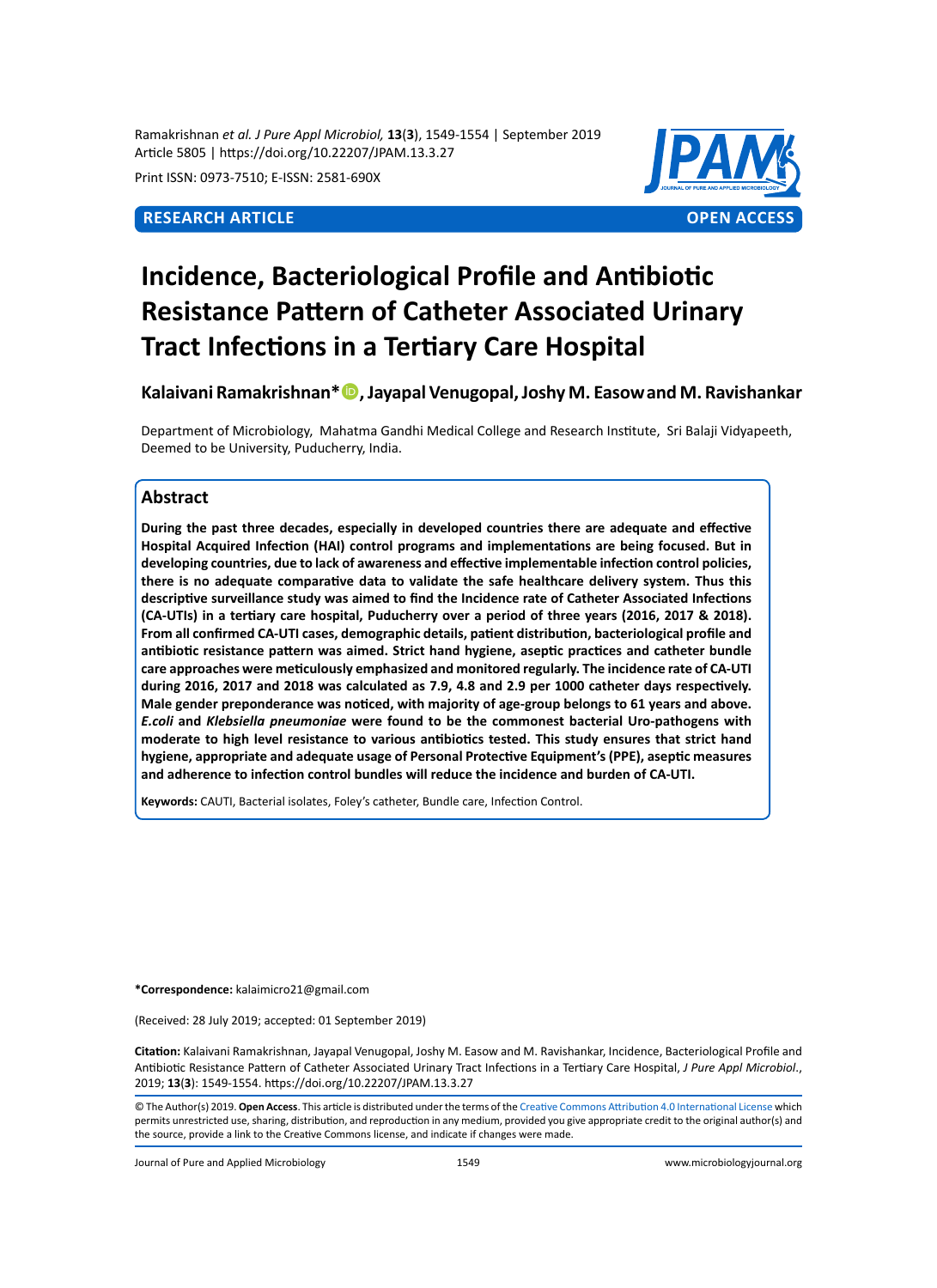#### **Introduction**

Hospital Acquired Infections or Healthcare Associated Infections (HAI/HCAI), refers to infections associated with health care delivery in any settings (e.g. Hospitals, long-term care, and ambulatory settings)<sup>1</sup>. An infection is classified as HCAI, if it was not present or incubating at the time the patient was admitted to the health care facility or any new infection occurs more than 48- 72 hours after admission and within 10 days after discharge from a health care facility. And it must be related to the procedures, treatments or other events. Date of event may occur mostly before the patients discharge or after the discharge also<sup>2</sup>.

According to WHO, over 1.4 million people worldwide suffers at a time from infectious complications following HCAI<sup>3</sup>. Majority of the Health-care Associated Infections are due to lack/ inadequate infection control measures during insertion and maintenance of indwelling medical devices among the intensive care patients $4-6$ . In the NHSN 2011 surveillance report, 45–79% of patients in adult critical care units had an indwelling catheter<sup>3</sup>. According to CDC report, 12%-16% of adult inpatients will be with an indwelling urinary catheter, of which, 3%-7% will be with high risk of developing CA-UTI<sup>7</sup>. Among various Health-care Associate Infections, Catheter associated Urinary tract Infection (CA-UTI) is one of the major health issue worldwide. It significantly increases the morbidity and mortality of patients, especially in developing countries<sup>8</sup>.

CA-UTI leads to various complications like cystitis, pyelonephritis, uro-sepsis, prostatitis, epididymitis, orchitis, etc.,<sup>7</sup> It also causes significant emotional impact among the family members and patients. Markedly it increases the length of hospital stay, escalates the cost of healthcare expenditure and adds more pressure to the treating team. There are various predisposing/ risk factors for increase in incidence of HCAI rate in developing countries like, compromised sanitation, poor hand hygiene compliance, lack of trained personal for infection prevention, limited / lack of knowledge of proper use of PPE, compromised biomedical waste management policies and rampant misuse of antimicrobial agents <sup>9,10</sup>. This descriptive analysis of HCAI surveillance study was aimed to know the quality of health care delivery system persisting, So that preventive measures can be adopted to

prevent such events in the near future. The aim of this study was to determine the incidence rate, patient's distribution, bacteriological profiling and antibiotic sensitivity pattern of CAUTI.

#### **Materials and Methods**

In a tertiary care hospital, Puducherry, a descriptive targeted surveillance study was conducted, involving all adult in-patients with Foleys catheter for more than or equal to 48 hours. This study was done during January 2016 to December 2018. All in-patients who got urinary catheterization done outside the institute, patients less than 18 years, patients with urinary catheter other than Foley's catheter, patients with known UTI with or without treatment and adult with known sexually transmitted diseases were excluded.

#### **Method of data collection**

On a day-to-day basis, laboratory-based, as well as ward based, procedure directedtargeted HAI surveillance was done (using HCAI daily monitoring proforma) in all critical care areas and in all in-patient wards. Reports and data were periodically analyzed and on real-time, issues were critically analyzed. Following individual case based route cause analysis; corrective measures were taken and implemented immediately. And all the data were presented regularly at Hospital Infection Control Committee (HICC) meeting with corrective action report. Incidence rate of CAUTI was calculated using the quality indicator formula, i.e., Incidence Rate of  $CA$  -UTI = Number of Catheter Associated – UTI in each month /Number of Urinary Catheter Days in the same month x 1000. During daily infection control ward rounds by infection control team members, for all patients with Foley's catheter, the following key parameters like, necessity to cauterization, strict adherence of hand hygiene, any indication to remove the catheter at the earliest, maintenance of closed drainage system, position of urobags below the waist, adequate daily catheter maintenance care and whether aseptic measures followed meticulously were monitored and documented without compromise. Infection control training was given and insisted among all Health-care workers (HCWs) regularly throughout this study period and maintained. The CAUTI incidence rate, patient distribution, bacteriological profiling and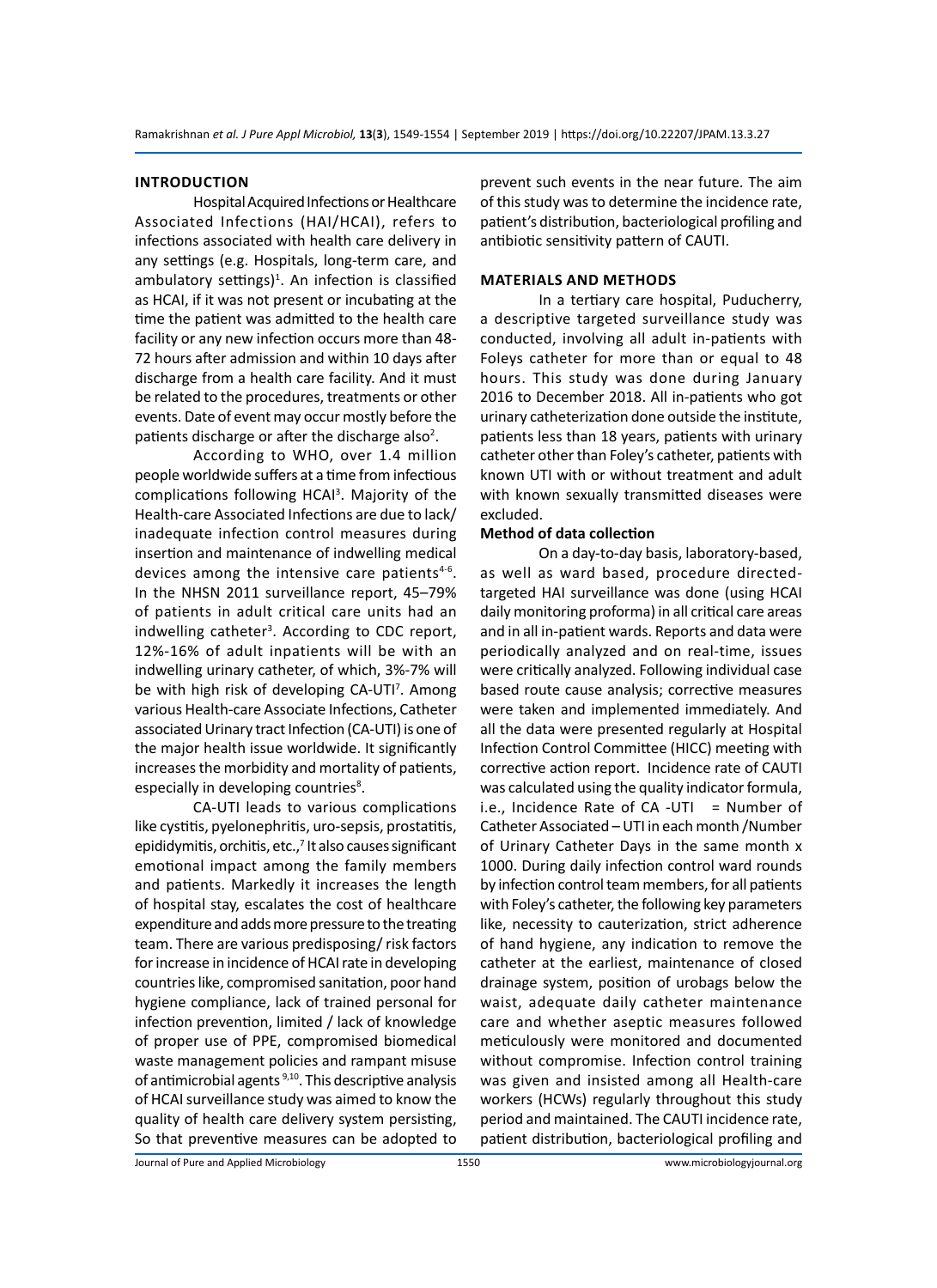antibiotic resistance pattern were analyzed using the software Epi-Info version 7.2. Institute Human Ethical Committee clearance was obtained without any conflict of interest.

### **Results and Discussion**

During 2016, the overall incidence rate of CA-UTI was estimated to the highest of 7.9 CA – UTIs per 1000 Catheter Days. But in 2017 the incidence rate was 4.8 CA – UTIs for 1000 Catheter Days. Virtually, a study from Puducherry documented CAUTI rate of 6.1 per 1000 device days 11. According to International Nosocomial Infection Control Consortium, CDC (INICC) report, during 2007 and 2012 involving 43 countries in a device associated module, the overall CAUTI rate per 1000 catheter days was 5.3 in adult and paediatric  $ICU^{12}$ . Over the course of study period, in 2018 the incidence rate of CA-UTI was determined as 2.9 CA-UTI per 1000 Catheter days (Table 1). According to INICC India, data for HAI rates which was published in 2016 representing pooled data of 40 hospitals from 20 cities in India (10 years data) states that, the pooled CA-UTI rate was 2.13 per 1000 device days<sup>13</sup>. Month-wise distribution of CA-UTI incidence showed uniform peak during July and September, which could be due to the new batch of staffs and residents recruitment. However, the incidence of CA-UTI during the period of 2016 to 2018 was compared and it was found to be statistically very significant with  $P$ value of 0.001 (Table 1).

The CA-UTI rate by CDC NHSN data for 2013 got reported as 2.1 per 1000 catheter days $^{14}$ . As the CDC's NSHN HAI surveillance guidelines was globally accepted to follow, their data can be considered as a benchmark to compare our HAI rates along with national and state HAI data available. Very fortunately, our CA-UTI incidence rate in 2018 was almost equally similar to the CDC and INICC data $13,14$ . This was achievable only by constant individual case-based route-cause analysis and continuous education to the various levels of Health-care workers in our institute over the course of this study, especially to all the staff nurses and residents posted in all intensive and emergency care areas. With continues reenforcement and close direct monitoring of Foley's catheter insertion and daily catheter care by following strict adherence to Catheter insertion and maintenance bundle care approach, this bench mark scale was made to achieve among our patients<sup>15-17</sup>.

| Incidence Rate of CA - UTI Year-wise distribution (CA - UTIs per 1000 Catheter Days) |                |                       |                 |  |  |  |  |  |  |
|--------------------------------------------------------------------------------------|----------------|-----------------------|-----------------|--|--|--|--|--|--|
| <b>Months</b>                                                                        | 2016           | 2017                  | 2018            |  |  |  |  |  |  |
| 5.3<br>January                                                                       |                | 6.3                   | 1.8             |  |  |  |  |  |  |
| February<br>7.8                                                                      |                | 3                     | 4.3             |  |  |  |  |  |  |
| March                                                                                | 6.4            | 19.6                  | 2.7             |  |  |  |  |  |  |
| April                                                                                | 3              | 8.5                   | 5.1             |  |  |  |  |  |  |
| May                                                                                  | 14.2           | 4.8                   | 3.3             |  |  |  |  |  |  |
| June                                                                                 | 8.2            |                       | 0               |  |  |  |  |  |  |
| July                                                                                 | 15             |                       | 9               |  |  |  |  |  |  |
| August                                                                               | 5.6            |                       | 0               |  |  |  |  |  |  |
| September                                                                            | 10.6           |                       | 3.3             |  |  |  |  |  |  |
| October                                                                              | 8              |                       | 5.5             |  |  |  |  |  |  |
| November                                                                             | 10.3           |                       | 0               |  |  |  |  |  |  |
| December                                                                             | 2.8            |                       | 2.7             |  |  |  |  |  |  |
| Incidence rate of CA-UTI                                                             | 7.9            | 4.8                   | 2.9             |  |  |  |  |  |  |
|                                                                                      | (42/5295)x1000 | (29/6003)x1000)       | (22x7514)x1000) |  |  |  |  |  |  |
| Comparison of incidence                                                              |                | $X^2$ = 2.08, p=0.037 |                 |  |  |  |  |  |  |
| between 2016 & 2017                                                                  |                |                       |                 |  |  |  |  |  |  |
| Comparison of incidence                                                              |                | $X^2$ = 1.79, p=0.073 |                 |  |  |  |  |  |  |
| between 2017 & 2018                                                                  |                |                       |                 |  |  |  |  |  |  |
| Comparison of incidence                                                              |                | $X^2$ = 3.9, p=0.001  |                 |  |  |  |  |  |  |
| from 2016 to 2018                                                                    |                |                       |                 |  |  |  |  |  |  |

**Table 1.** Incidence rate of CA- UTI year-wise distribution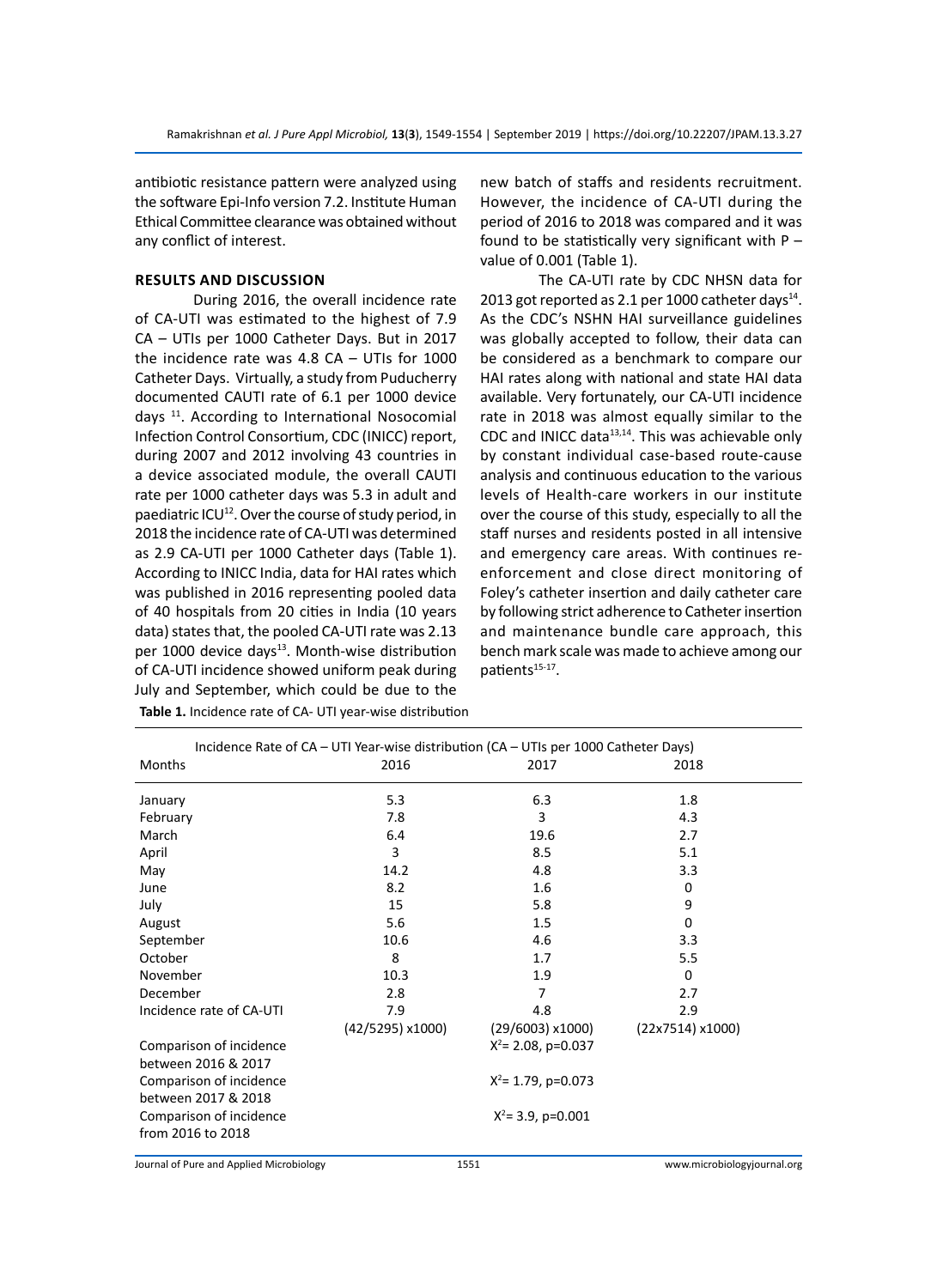Out of these patients with CA-UTI, majority of (69%) them were found to be male gender and followed by 31% of female patients. Among our 93 CA-UTI patients, majority (27%) of the patients belongs to 61 years and above followed by 50- 60 years (25%) of age group. During 2016, the peak incidence was observed with age group 42-49 years (29%) and in 2017 & 2018 highest of 31% and 32% peak was documented among age group of 61 & above (Fig. 1). Department-wise analysis of CA-UTI cases showed that the incidence was high in the department of General Medicine in all the three years 2016, 2017 & 2018 with 33%, 38% and 45% respectively. Followed by Orthopedics, 28%, 24% and 23% CA-UTI cases got documented during the study period respectively. Expect in 2016 (17%), during 2017 and 2018 from department of General Surgery lowest incidence was observed (7% and 9%) (Table 2). This departmental variations in incidence could be because of their underlying comorbid/ primary predisposing clinical conditions like, uncontrolled diabetes mellitus, uncontrolled hypertension, chronic neurological disorders, cerebrovascular accidents, etc., The most common clinical diagnosis among patients with CA-UTI in orthopedics department was found to be road traffic accidents with poly trauma, total hip- replacement, quadriplegia, cord-syndrome, cervical myopathy etc.,

Among General Surgery patients, the commonest diagnosis was perforation peritonitis, acute/chronic pancreatitis, necrotizing fasciitis and cellulitis. In-case of Neurosurgery patients, head injury and SDH was found to be the commonest cause for chronic urinary catheterization. Among all these 93 CA-UTI patients, the average Foley's

**Table 2.** Department-wise distribution of patients with CA-UTI

| Department-wise distribution of CAUTI patients<br>2017<br>2016<br>2018<br>Departments                                    |                                 |                                |                               |  |  |  |  |  |
|--------------------------------------------------------------------------------------------------------------------------|---------------------------------|--------------------------------|-------------------------------|--|--|--|--|--|
|                                                                                                                          |                                 |                                |                               |  |  |  |  |  |
| General Medicine<br><b>General Surgery</b><br><b>Obstetrics &amp; Gynecology</b><br>(OBG)<br>Orthopedics<br>Neurosurgery | 33%<br>17%<br>12%<br>28%<br>10% | 38%<br>7%<br>10%<br>24%<br>21% | 45%<br>9%<br>9%<br>23%<br>14% |  |  |  |  |  |



**Fig. 1.** Age-wise distribution of CA-UTI patients from 2016- 2018

catheterization days to develop catheter associated UTI was found to be 3 to 12 days.

All these documented, 93 CAUTI patients urine samples showed significant growth of ≥105 CFU/ml. Similar to others, *E.coli* was the most common isolate, followed by *Klebsiella pneumoniae* and followed by other organisms  $(Fig. 2)^{18}$ .



**Fig. 2.** Distribution of aerobic bacterial isolates from patients with CA-UTI

Among Enterobacteriaceae, *E.coli* was found to be a maximum of 82%, followed by 57% of *Klebsiella Pneumoniae* isolates were found to be resistant to Ceftriaxone / Cefotaxime. In contrast, the resistance pattern of INICC report (2007-2012) says that only 63% of *E.coli* and 68.4% of *Klebsiella pneumoniae* isolates only showed resistance towards 3<sup>rd</sup> generation cephalosporins<sup>12</sup>. But in case of aminoglycoside (47% gentamicin, 43% amikacin) and carbapenem (60% imipenem, 37% meropenem) resistance*, Klebsiella pneumoniae*  was found to be more resistant than *E.coli* (Table 3). Again unfortunately, when compared to INICC consortium report, our *Klebsiella pneumoniae* and *E.coli* isolates showed very significant resistance rate towards carbapenems, which is of great alarm in the near future. Towards fluoroquinolone resistance, 85% of *E.coli* isolates were found to

Journal of Pure and Applied Microbiology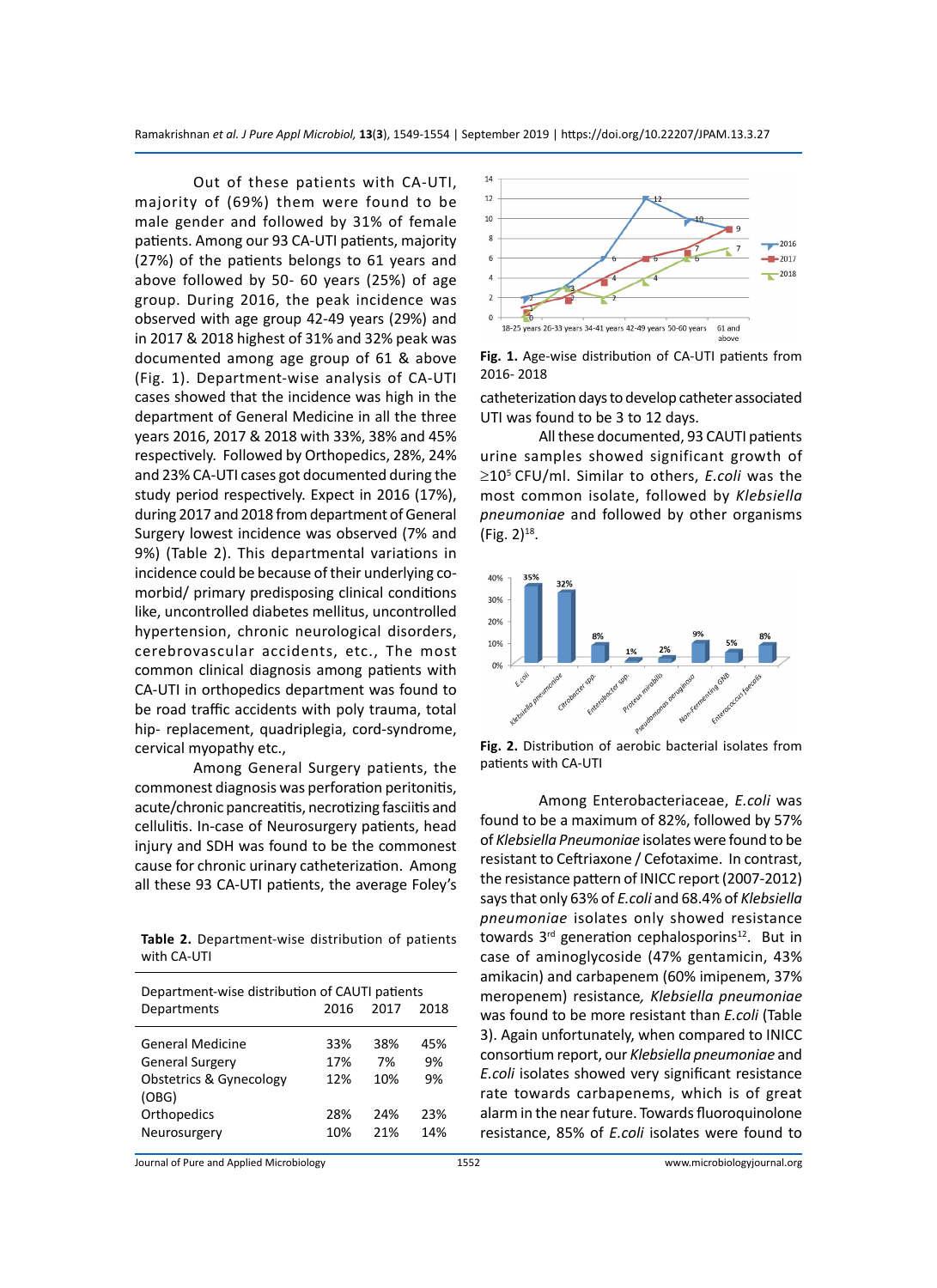|                                                                                                | Enterococcus<br>faecalis (7)                        |               |            |              | 8<br>8 8 8 8 8 8 8 8 8<br>9 8 8 8 8 8 8 8 8 |                    |                       |                          |             |            |              |           |                         |
|------------------------------------------------------------------------------------------------|-----------------------------------------------------|---------------|------------|--------------|---------------------------------------------|--------------------|-----------------------|--------------------------|-------------|------------|--------------|-----------|-------------------------|
|                                                                                                | Resistant pattern<br>of Antibiotics<br>tested (GPC) | Penicillin G  | Ampicillin | Tetracycline | High-level Gentamicin                       | Erythromycin       | Ciprofloxacin         | Vancomycin               | Teicoplanin | Linezolid  |              |           |                         |
|                                                                                                | NFGNB<br>$\overline{5}$                             | 80%<br>60%    |            |              |                                             | 60%<br>80%<br>100% |                       | 60%                      |             |            | 40%<br>60%   | 40%       |                         |
| Table 3. Antibiotic Resistance pattern of isolated aerobic bacterial isolates (from 2016-2018) | Pseudomonas<br>aeruginosa (8)                       |               |            | 25%          | $\delta$                                    | ఠో శ               |                       |                          | 38%         | 888        |              |           | 13%                     |
|                                                                                                | Proteus Enterobacter<br>sp. (1)                     | 100%          | 100%       |              |                                             |                    | 100%<br>100%<br>10001 |                          |             |            | 100%<br>100% | 100%      | 100%                    |
|                                                                                                | spp.(2)                                             |               | 80%<br>36% |              |                                             |                    | 67%<br>8%%<br>64%%    |                          |             | 25%<br>0   |              | 25%<br>0  |                         |
|                                                                                                | Klebsiella Citrobacter                              | 57%           | 43%        |              | 71%<br>71%                                  |                    | 86%                   | 100%                     |             | 57%<br>29% |              | 0%        | 14%                     |
|                                                                                                | pneumoniae spp.(7)<br>(30)                          | 43%           | 47%        |              |                                             |                    | 57%<br>67%<br>57%     |                          |             |            | 43%<br>60%   | 37%       | 3%                      |
|                                                                                                | E.coli<br>(33)                                      | 64%           | 33%        |              | 85%                                         | 42%                | 85%                   | 82%                      |             | 18%        | 21%          | 21%       | 12%                     |
|                                                                                                | Resistant pattern<br>of Antibiotics<br>tested (GNB) | Cotrimoxazole | Gentamicin | Tobramycin   | Norfloxacin                                 | Nitrofurantoin     | Nalidixic acid        | Ceftriaxone / Cefotaxime | Ceftazidime | Amikacin   | Imipenem     | Meropenem | Piperacillin-tazobactam |
|                                                                                                |                                                     |               |            |              |                                             |                    |                       |                          |             |            |              |           |                         |

be resistant; this data was less similar to INICC  $\frac{1}{2}$  consortium antimicrobial resistance report<sup>12</sup>.

The HAI surveillance activities need to be a combination of both Outcome and Process based surveillance to achieve the target effectively. As there is an urgent increasing need to pool the national HAI data, to do root cause analysis, to formulate implementable infection prevention strategies and to prevent HAI in the future, a proactive surveillance networking among all healthcare system needs to be insisted. Strict hand hygiene practices, bundle care approach and continuous re-enforcement of infection control measures among all the HCW's will be the effective HAI preventive measures.

## **Conclusion**

During the three years study period, with strict hand hygiene practices, use of closed drainage system, by implementing and monitoring the catheter insertion and maintenance bundle, strict aseptic non-touch practice and policy adherence monitoring practices, the incidence rate from 7.9 per 1000 catheter days significantly reduced down (2.9 per 1000 catheter days) very close to the benchmark. *E.coli* and *Klebsiella pneumoniae* were found to be the most common bacterial pathogen to cause CA-UTI. The moderate to high level of antimicrobial resistance pattern among the uropathogenic isolates creates a great alarming sign for all the stakeholders. Sound knowledge about the need and impact of HAIs and strict aseptic measures may act as a tool to prevent the incidence of device associated infections.

#### **Acknowledgments**

We sincerely acknowledge our SBV, Deemed to be University for supporting this faculty project. We would also like to thank Dr. G. Ezhumalai, Sr. Statistician & Research Consultant, SBVU for his support and contributions. Finally we thank all our Infection Control Nurses for their effective involvement. We wholeheartedly thank our Medical Superintendent for permitting us to carry out this study successfully.

#### **Conflict of Interest**

The authors declare that there is no conflict of interest.